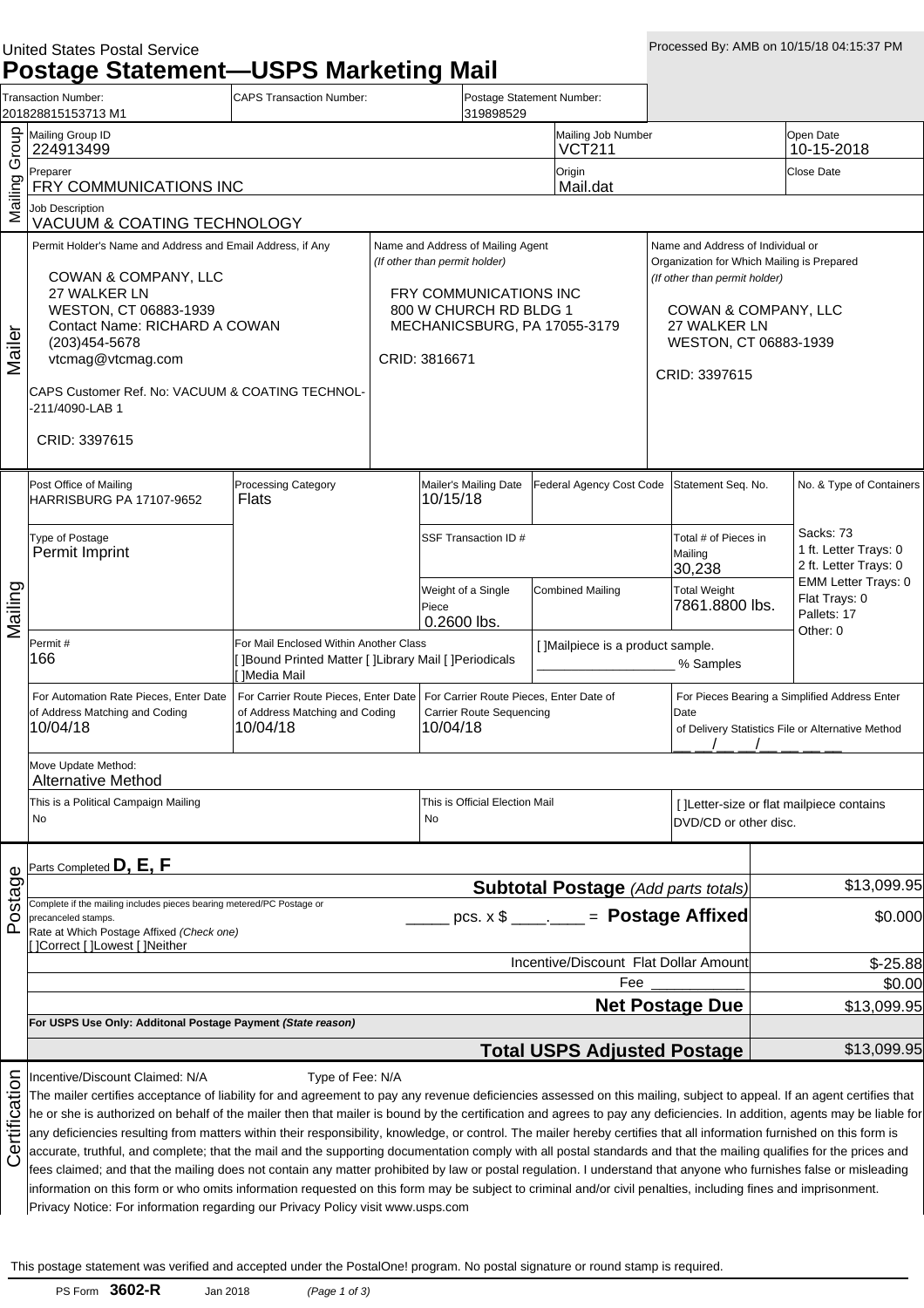# **Part D**

#### **Automation Flats**

#### **Flats Over 4 oz. but less than 16 oz.**

|                 | Entry | Price     | Piece   | No. of | <b>Pieces</b>      | Pound   | Pounds  | Pounds              | Subtotal                        | Discount            | Fee     | <b>Total Postage</b> |
|-----------------|-------|-----------|---------|--------|--------------------|---------|---------|---------------------|---------------------------------|---------------------|---------|----------------------|
|                 |       | Category  | Price   | Pieces | Subtotal           | Price   |         | Subtotal            | Postage                         | Total**             | Total   |                      |
| D <sub>12</sub> | None  | 5-Digit   | \$0.169 |        | $3,441$ \$581.52   | \$0.894 |         | 894.660   \$799.826 | \$1,381.3                       | $$-3.4410$          | \$0.000 | \$1,377.9140         |
|                 |       |           |         |        | 90                 |         | 0       |                     | 550                             |                     |         |                      |
| D <sub>13</sub> | None  | 3-Digit   | \$0.276 | 11.906 | \$3,286.           | \$0.894 | 3,095.5 | \$2,767.4           | \$6,053.4]                      | \$-l                | \$0.000 | \$6,041.5806         |
|                 |       |           |         |        | 0560               |         | 600     | 306                 | 866                             | 11.9060             | 0       |                      |
| D <sub>14</sub> | None  | ADC       | \$0.343 |        | 719 \$246.61       | \$0.894 |         |                     | 186.940   \$167.124   \$413.741 | $$-0.7190$          | \$0.000 | \$413.0224           |
|                 |       |           |         |        | 70                 |         |         |                     | 4                               |                     |         |                      |
| D <sub>15</sub> | None  | Mixed ADC | \$0.374 |        | 317 \ \ \$118.55 \ | \$0.894 |         |                     | 82.4200 \$73.6835 \$192.241     | $$-0.3170$ $$0.000$ |         | \$191.9245           |
|                 |       |           |         |        | 80 l               |         |         |                     | 5                               |                     |         |                      |

| D <sub>23</sub> | <b>Part D Total</b> (Add lines D1-D22) $\downarrow$ | \$8,024.441 |
|-----------------|-----------------------------------------------------|-------------|
|                 |                                                     |             |

#### **Full Service Intelligent Mail Option**

DISPLAY ONLY Flats - Number of Pieces that Comply  $16383.0 \times 0.001 =$  \$16.3830

**\_\_\_\_\_\_\_\_\_\_\_\_\_\_\_\_\_\_\_\_\_\_\_\_\_\_\_\_\_\_\_\_\_\_\_\_\_\_\_\_\_\_\_\_\_\_\_\_\_\_\_\_\_\_\_\_\_\_\_\_\_\_\_\_\_\_\_\_\_\_\_\_\_\_\_\_\_\_\_\_\_\_\_\_\_\_**

\* May contain both Full Service Intelligent Mail and other discounts

### **Part E**

#### **Nonautomation Flats**

#### **Flats Over 4 oz. but less than 16 oz.**

|                 | Entry | Price     | Piece   | No. of | Pieces           | Pound   | Pounds | Pounds              | Subtotal                      | Discount                   | Fee   | <b>Total Postage</b> |
|-----------------|-------|-----------|---------|--------|------------------|---------|--------|---------------------|-------------------------------|----------------------------|-------|----------------------|
|                 |       | Category  | Price   | Pieces | Subtotal         | Price   |        | Subtotal            | Postage                       | Total                      | Total |                      |
| E <sub>12</sub> | None  | 5-Digit   | \$0.242 |        | 2,527 \$611.53   | \$0.894 |        | 657.020   \$587.375 | \$1,198.9                     | $$0.0000 \mid $0.000$      |       | \$1,198.9099         |
|                 |       |           |         |        | 40               |         |        |                     | 099                           |                            |       |                      |
| E <sub>13</sub> | None  | 3-Digit   | \$0.326 |        | 1,382   \$450.53 | \$0.894 |        |                     | 359.320 \$321.232 \ \$771.764 | $$0.0000 \mid $0.000 \mid$ |       | \$771.7641           |
|                 |       |           |         |        | 20               |         |        |                     |                               |                            |       |                      |
| E14             | None  | ADC       | \$0.378 |        | 278 \$105,08     | \$0.894 |        |                     | 72.2800 \$64.6183   \$169.702 | $$0.0000 \mid $0.000$      |       | \$169.7023           |
|                 |       |           |         |        | 40               |         |        |                     |                               |                            |       |                      |
| E <sub>15</sub> | None  | Mixed ADC | \$0.410 |        | 167   \$68,470   | \$0.894 |        |                     | 43.4200 \$38.8175 \$107.287   | $$0.0000 \mid $0.000$      |       | \$107.2875           |
|                 |       |           |         |        |                  |         |        |                     |                               |                            |       |                      |

**Part E Total** (Add lines E1 - E22) \$2,247.663 8

## **Part F**

**Carrier Route Flats**

### **Flats Over 4 oz. but less than 16 oz.**

|     | Entry | Price    | Piece   | No. of | Pieces                | Pound | Pounds | Pounds   | Subtotal                                                                     | Discount | Fee   | <b>Total Postage</b> |
|-----|-------|----------|---------|--------|-----------------------|-------|--------|----------|------------------------------------------------------------------------------|----------|-------|----------------------|
|     |       | Categorv | Price   |        | Pieces Subtotal Price |       |        | Subtotal | Postage                                                                      | Total**  | Total |                      |
| F29 | None  | HD       | \$0.096 |        |                       |       |        |          | 573 \$55.008 \$0.609   148.980   \$90.7288   \$145.736   \$-0.5730   \$0.000 |          |       | \$145.1638           |
|     |       |          |         |        |                       |       |        |          | 8                                                                            |          |       |                      |

**\_\_\_\_\_\_\_\_\_\_\_\_\_\_\_\_\_\_\_\_\_\_\_\_\_\_\_\_\_\_\_\_\_\_\_\_\_\_\_\_\_\_\_\_\_\_\_\_\_\_\_\_\_\_\_\_\_\_\_\_\_\_\_\_\_\_\_\_\_\_\_\_\_\_\_\_\_\_\_\_\_\_\_\_\_\_**

This postage statement was verified and accepted under the PostalOne! program. No postal signature or round stamp is required.